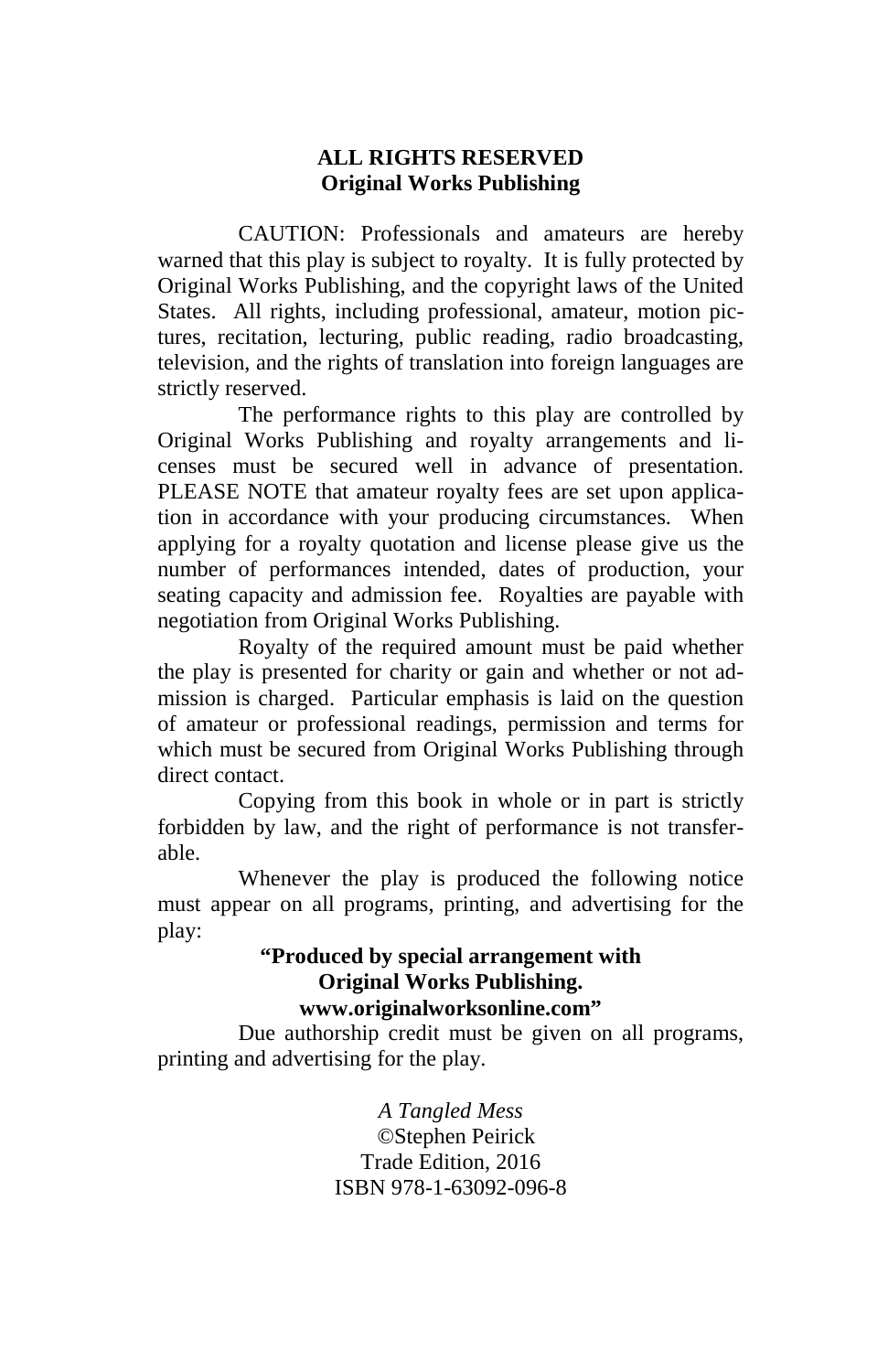# *Also Available From Original Works Publishing*



## **Traffic Jam by Jennifer Bogush**

**Synopsis:** TRAFFIC JAM tells the story of Cassie, an absolute train wreck, who waits for Death to arrive in a hospital waiting room. She wishes to assume the mantle of the strong woman in her family, and slay her monster grandfather if Death will not do his job. Cassie is convinced that he is stuck in traffic! She shows her vulnerability to a handsome stranger, Gary, who (like everyone else in her life) betrays her.

**Cast Size:** 2 Males, 1 Female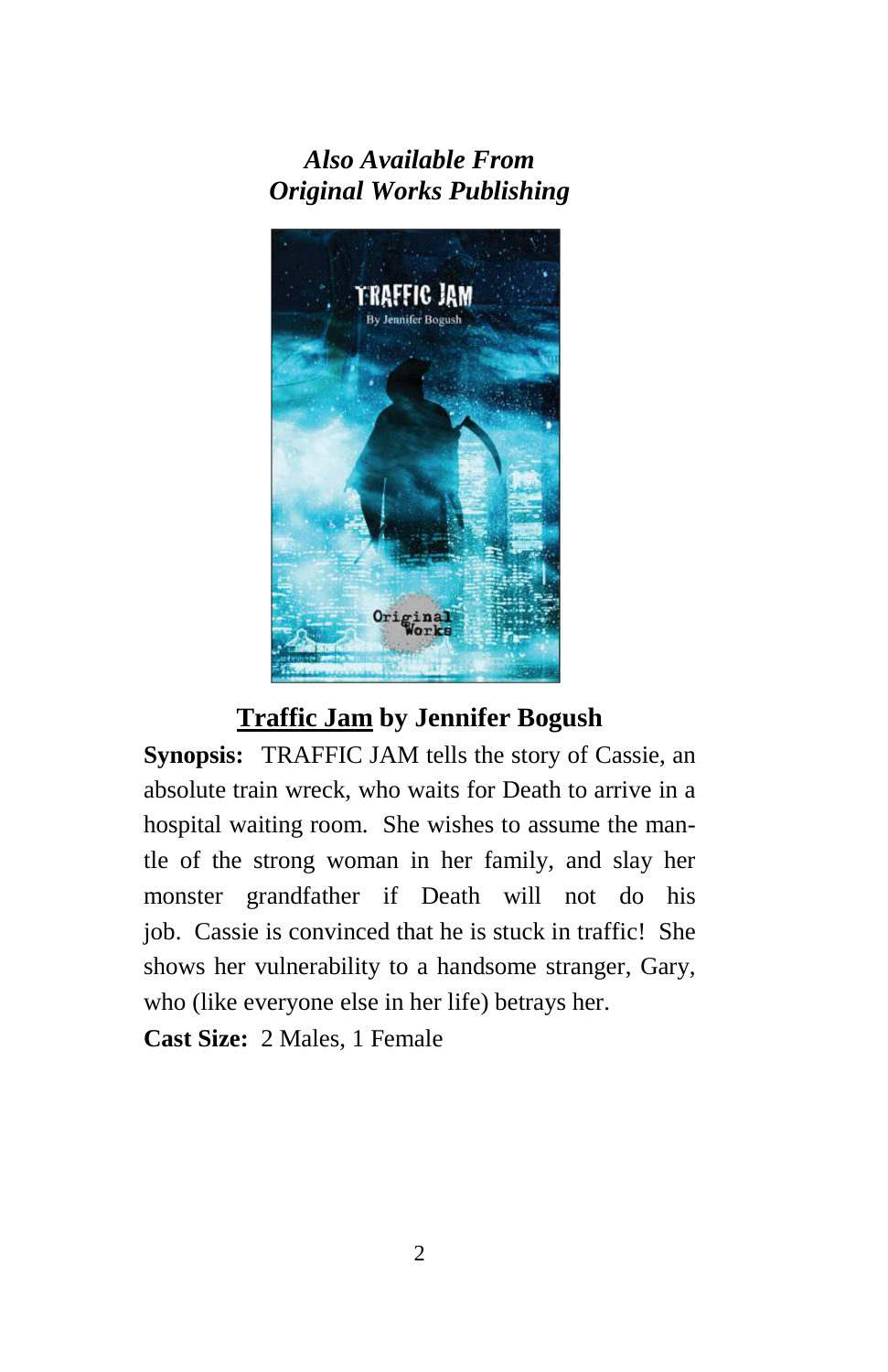# **A Tangled Mess**

**a one act play by Stephen Peirick**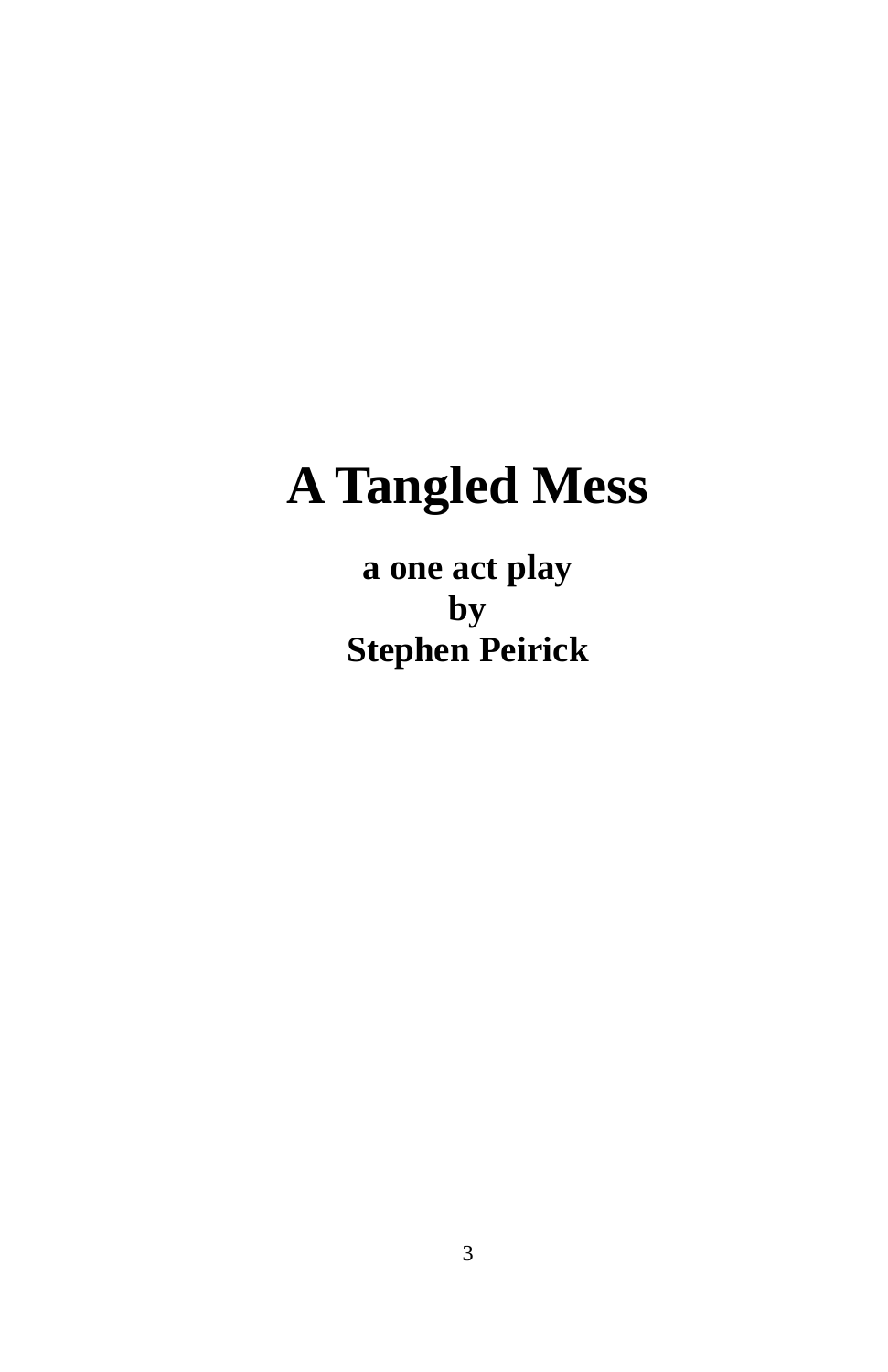## **A TANGLED MESS**

## **Characters:**

Sabrina, "Bree" mid-30s. She wears a fire red wig that is a bit of a mess.

Carrie, late 20s – 30's, a cosmetologist.

**Setting:** Sabrina's living room, present day.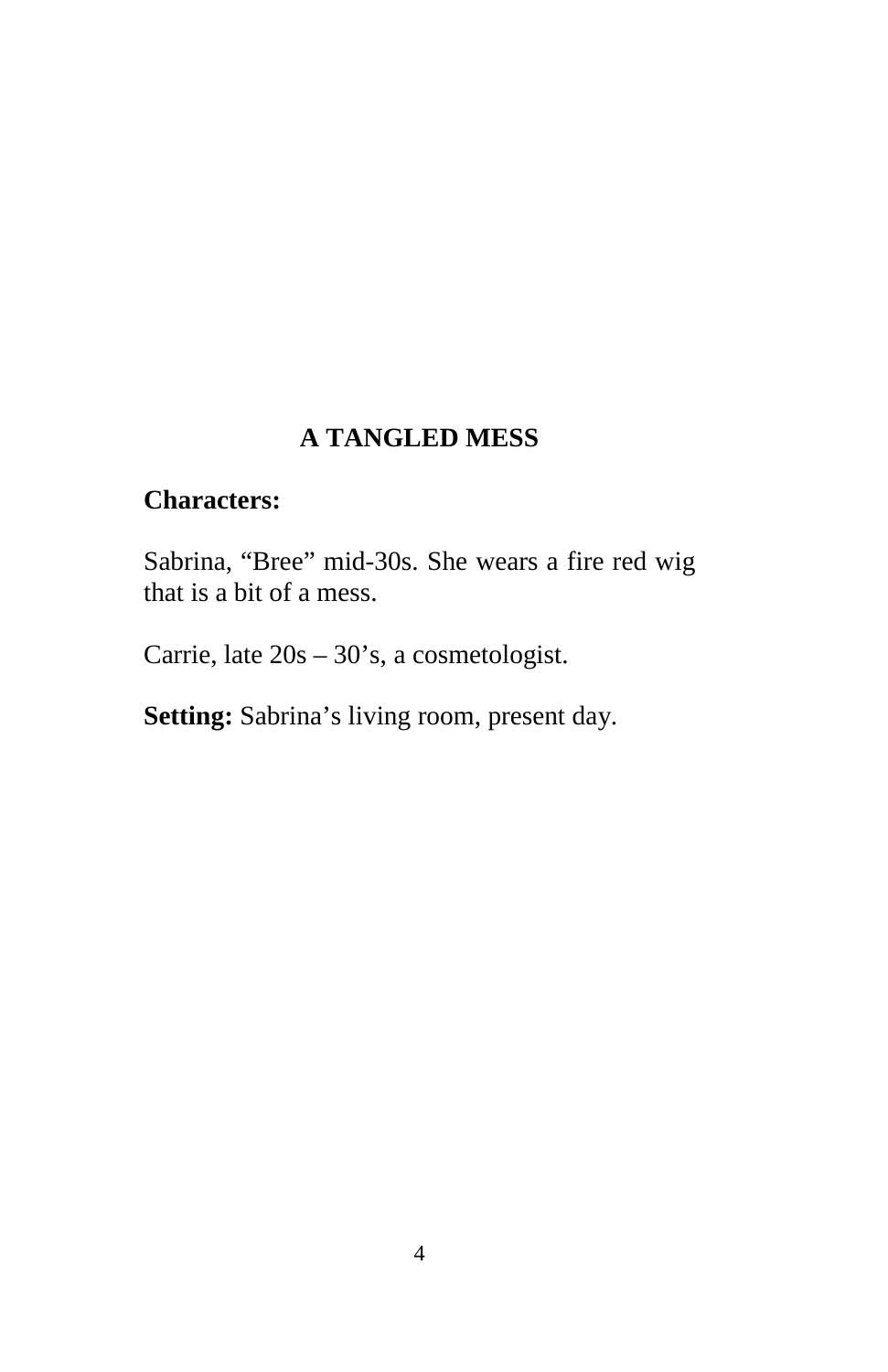A TANGLED MESS was first produced as a staged reading on July 11, 2013 by Heartland Theatre Company in Normal, Ill., as part of the "New Plays from the Heartland" competition. Directed by Mike Dobbins and Ron Emmons, the opening night cast was as follows:

Sabrina — Karen Hazen Carrie — Holly Rocke

A TANGLED MESS subsequently opened on August 22, 2013, produced as part of Stray Dog Theatre's New Works Lab in St. Louis, Mo. in "Complicated Lives: An Evening of Short Plays by Stephen Peirick." Directed by the playwright, the opening night cast was as follows:

Sabrina — Nancy Nigh Carrie — Kate Frisina-White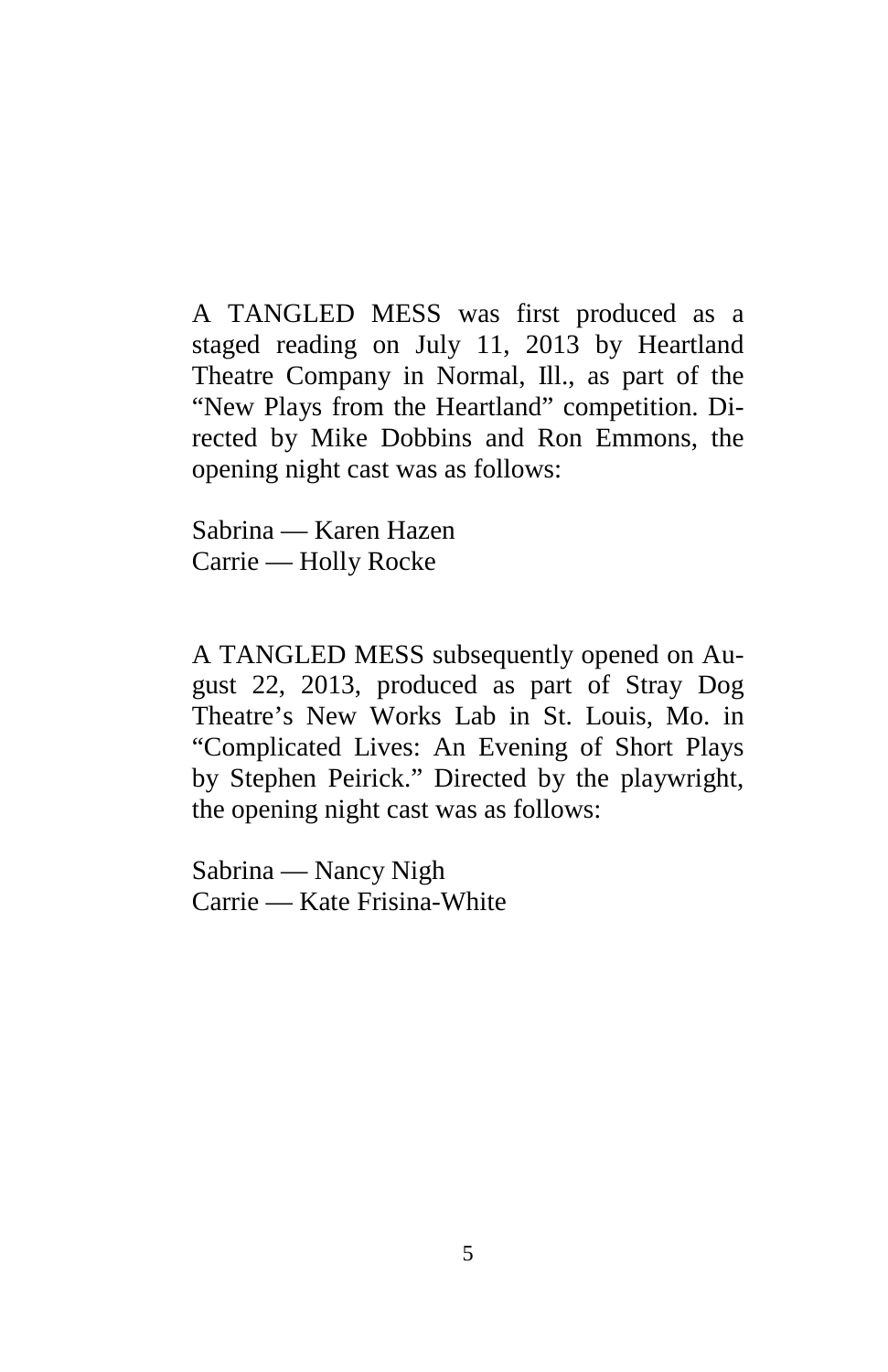**This play is for my mom, Patricia Rose Peirick: the strongest woman I've ever known.**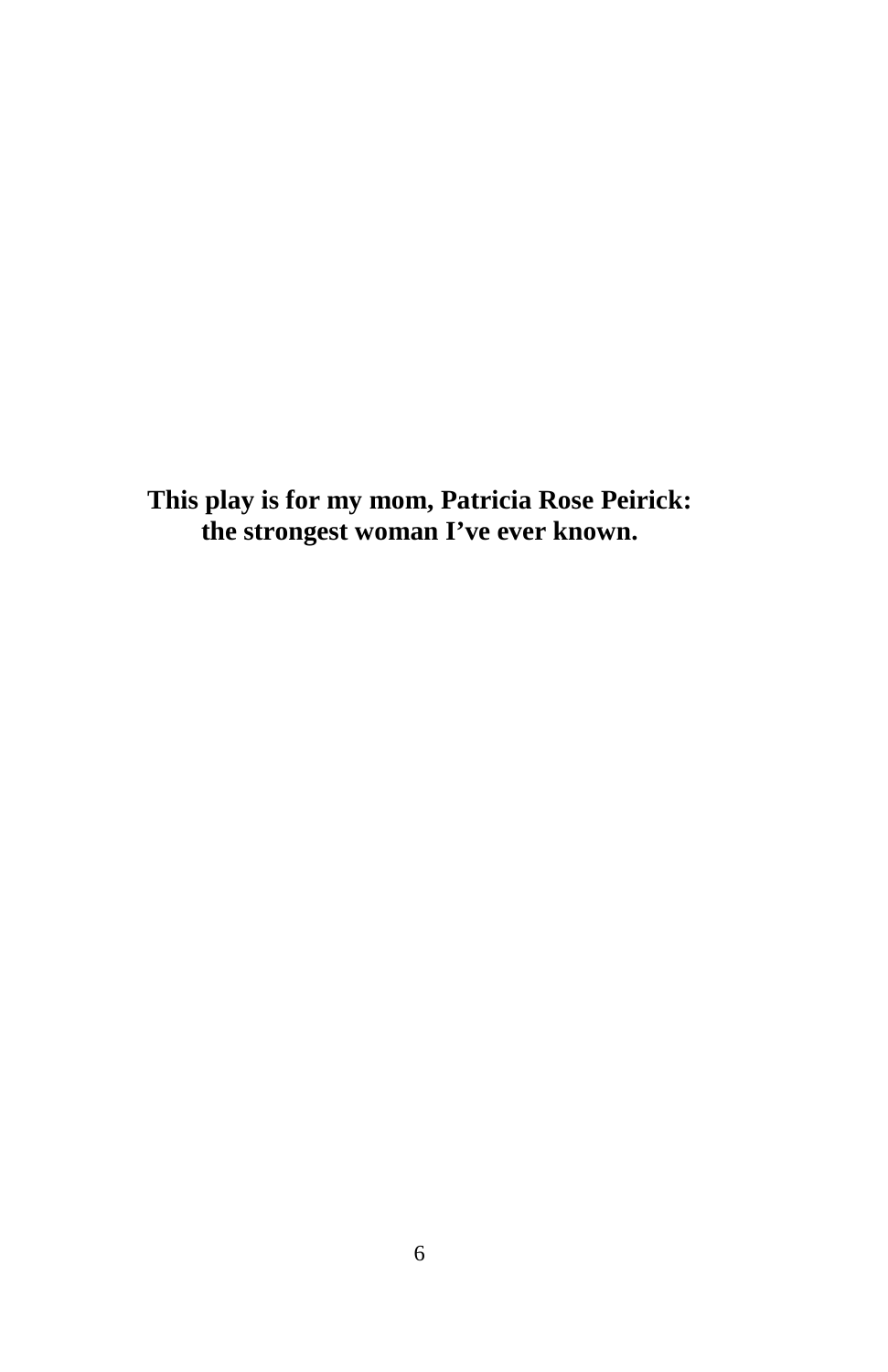### A TANGLED MESS

*(The living room of Sabrina's modest house. Around 12:30 in the afternoon on a Thursday. In the darkness, we hear a door unlock. It opens and closes. Lights up as Carrie enters cautiously and looks around.)* 

CARRIE: *(Quietly.)* Hello? Anyone here? Sabrina?

*(She puts the house key into her purse and exits quickly into the kitchen. A beat. The door to the bedroom upstage opens. Sabrina enters carrying a baseball bat. She walks cautiously into the living room.)*

SABRINA: Hello? Is someone there?

*(Carrie enters from the kitchen, carrying a blender, unseen by Sabrina. She stops cold in her tracks. A moment.)*

CARRIE: Sabrina-

*(Sabrina screams and whirls around nearly hitting Carrie with the bat. Carrie screams as well. There's a moment of recognition and relief from Sabrina.)*

SABRINA: Jesus Christ!

CARRIE: No. Sorry. Not Jesus. It's just…me.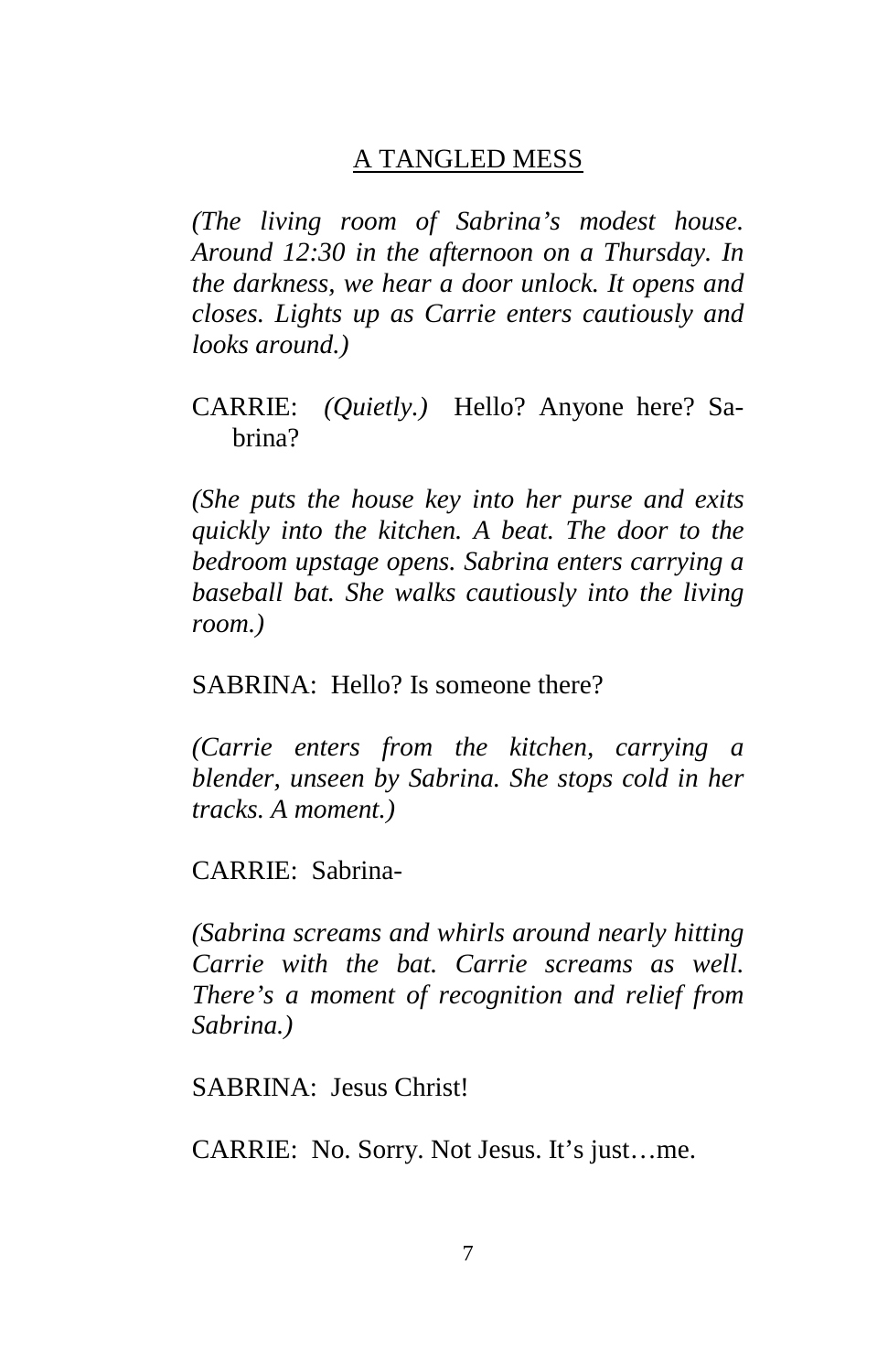SABRINA: Just you, huh?

CARRIE: Yes.

- SABRINA: You scared the shit out of me, you know?
- CARRIE: I'm sorry. I didn't think you'd be here. Otherwise, I would have….
- SABRINA: Would have what?
- CARRIE: I'm not sure, actually.
- SABRINA: And just what in the hell are you doing here?
- CARRIE: Oh, sorry. I just stopped by real quick to get my blender. Really, I didn't mean to bother you. I'll get out of your way.
- SABRINA: Excuse me?
- CARRIE: What?
- SABRINA: *Your* blender?
- CARRIE: Yeah. I realized in the move that I had forgotten to pack it, so I thought I'd pop in and get it. I'm sorry that I scared you. *(An awkward moment.)* So…I should get going.
- SABRINA: Wait right there. I think I must have misheard you. I am sure what you meant to say just now is "*our* blender."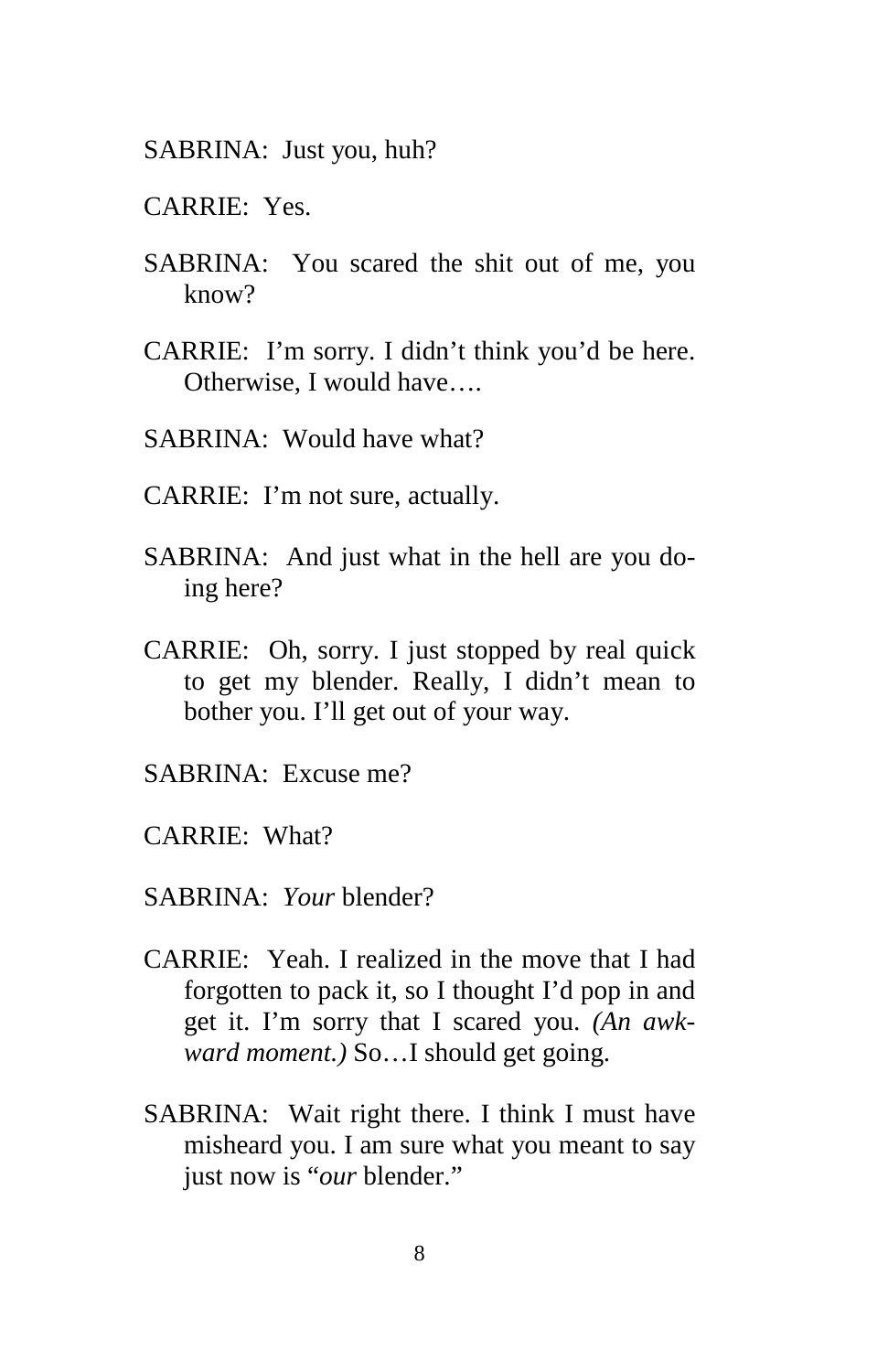- CARRIE: No, actually, you didn't mishear anything. I said what I meant. *My* blender.
- SABRINA: I don't think so. We bought that blender together. I remember that day crystal clear. It was June two years ago. We bought that blender at Target on sale for \$34.99 in preparation for our upcoming Fourth of July party. I remember these things, Carrie. It's one of my many gifts: attention to detail.
- CARRIE: Oh, if only that were true, Bree. I mean, you're right. We did use this blender making margaritas for that Fourth of July party two years ago. But, you're wrong in saying we got this from Target. *We* never got this at all! I owned this long before I ever met you. And FYI, I got it at William Sonoma.
- SABRINA: Bullshit-
- CARRIE: It's not! It was our four-slot bagel-sized toaster that we got at Target. And while it was indeed \$34.99, we bought in October. Not June.
- SABRINA: No, I don't think…Wait. Is that right?
- CARRIE: Of course it's right! Why would I lie about the damn blender? Good-bye.

*(Carrie heads towards the door.)*

SABRINA: Wait, Carrie….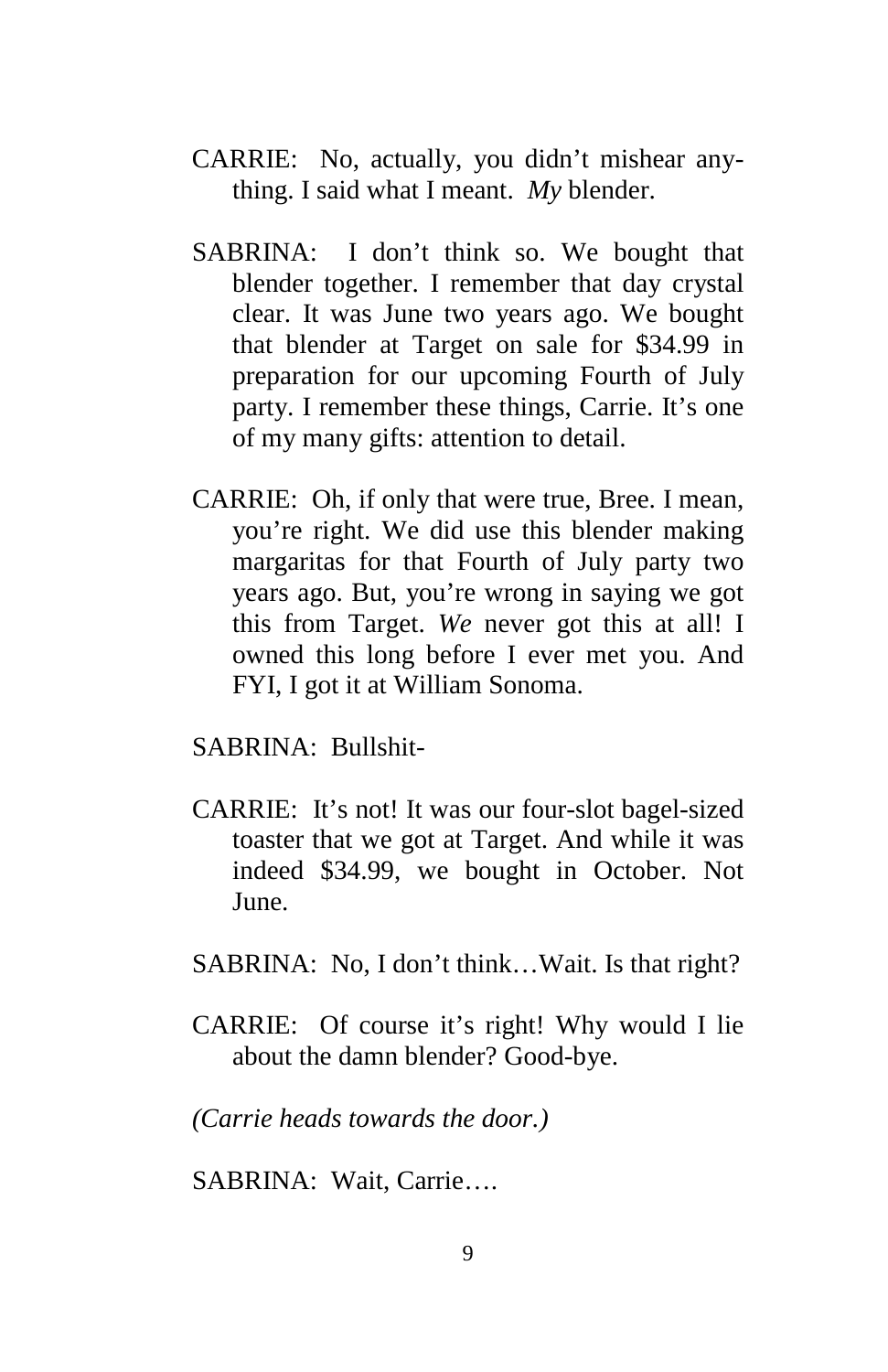CARRIE: Yes?

- SABRINA: I'm confused.
- CARRIE: Oh, for God's sake. It's not that difficult, Sabrina. Look at the bottom of the blender. It even says William Sonoma!
- SABRINA: No. Not about the blender.
- CARRIE: Then what?
- SABRINA: About *you.* I mean, how exactly did you get in here?
- CARRIE: What?
- SABRINA: How is it that you managed to just waltz into my house to steal our blender?
- CARRIE: *My* blender.
- SABRINA: Whatever.
- CARRIE: Well, um, I…
- SABRINA: Yes?
- CARRIE: *(She removes the key from her purse.)* I used this.
- SABRINA: Jesus, Carrie!
- CARRIE: I'm sorry, I-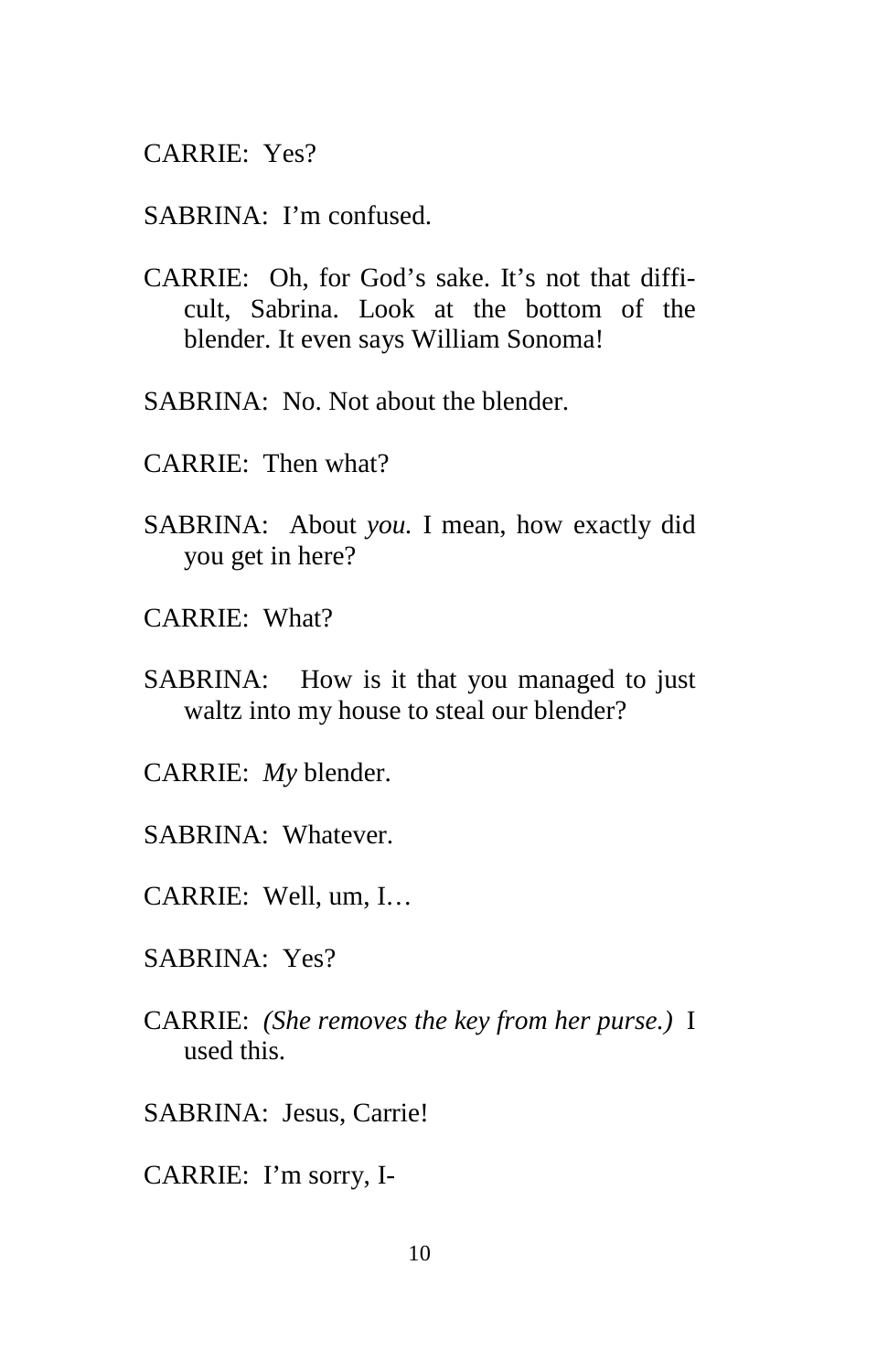- SABRINA: You moved out six weeks ago! *(Pointing to an end table.)* You left your key on that very end table when you walked out the door for what I thought was the last time. I mean, I saw you do it!
- CARRIE: I know.
- SABRINA: Okay. Maybe I'm *not* great with little details, but that's one image that I remember quite vividly. I mean, how can you not remember that last moment before your girlfriend abandons you completely?
- CARRIE: I said I know!
- SABRINA: Then where the hell did that key come from?
- CARRIE: It's a spare. Okay? I had it made months before we broke up-
- SABRINA: Oh my God!
- CARRIE: I had given it to my sister to water the plants when we were in New Orleans. And I realized I still had it, so-
- SABRINA: Wait! Do you do this often? Just come into my house in the middle of the day when I'm at work?
- CARRIE: Of course not!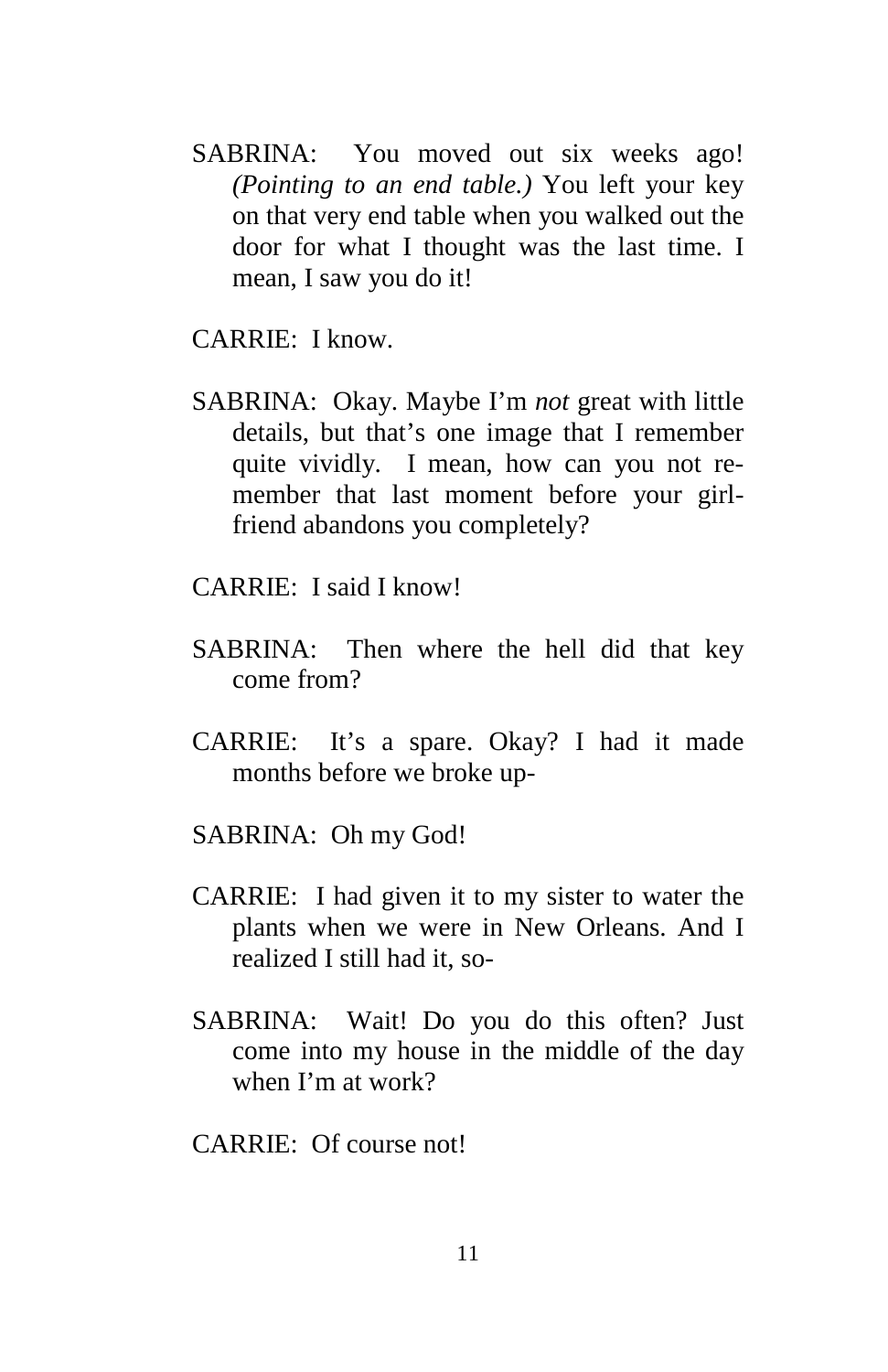### SABRINA: That's criminal!

- CARRIE: Sabrina, don't you think you're being a little over dramatic here?
- SABRINA: No. It's called breaking and entering. It's an actual crime. I mean, do you think that I won't press charges?
- CARRIE: You're being ridiculous.
- SABRINA: I'm the city prosecutor! This is me at my most logical. This is literally what I do. I should call the police.
- (*Sabrina picks up the phone.)*
- CARRIE: Put the phone down, will you? God, Bree! Is this really what we've come to?
- SABRINA: What else? I mean, I can't trust you and clearly you're coming in here all the time when-
- CARRIE: I don't come in here all the time, okay? Or *ever*, really. This is the first time, I swear. I just….This has been really hard for me, too. Do you think having to leave that key behind was easy for me? That it was just a breeze for me to walk out that door?
- SABRINA: It doesn't matter.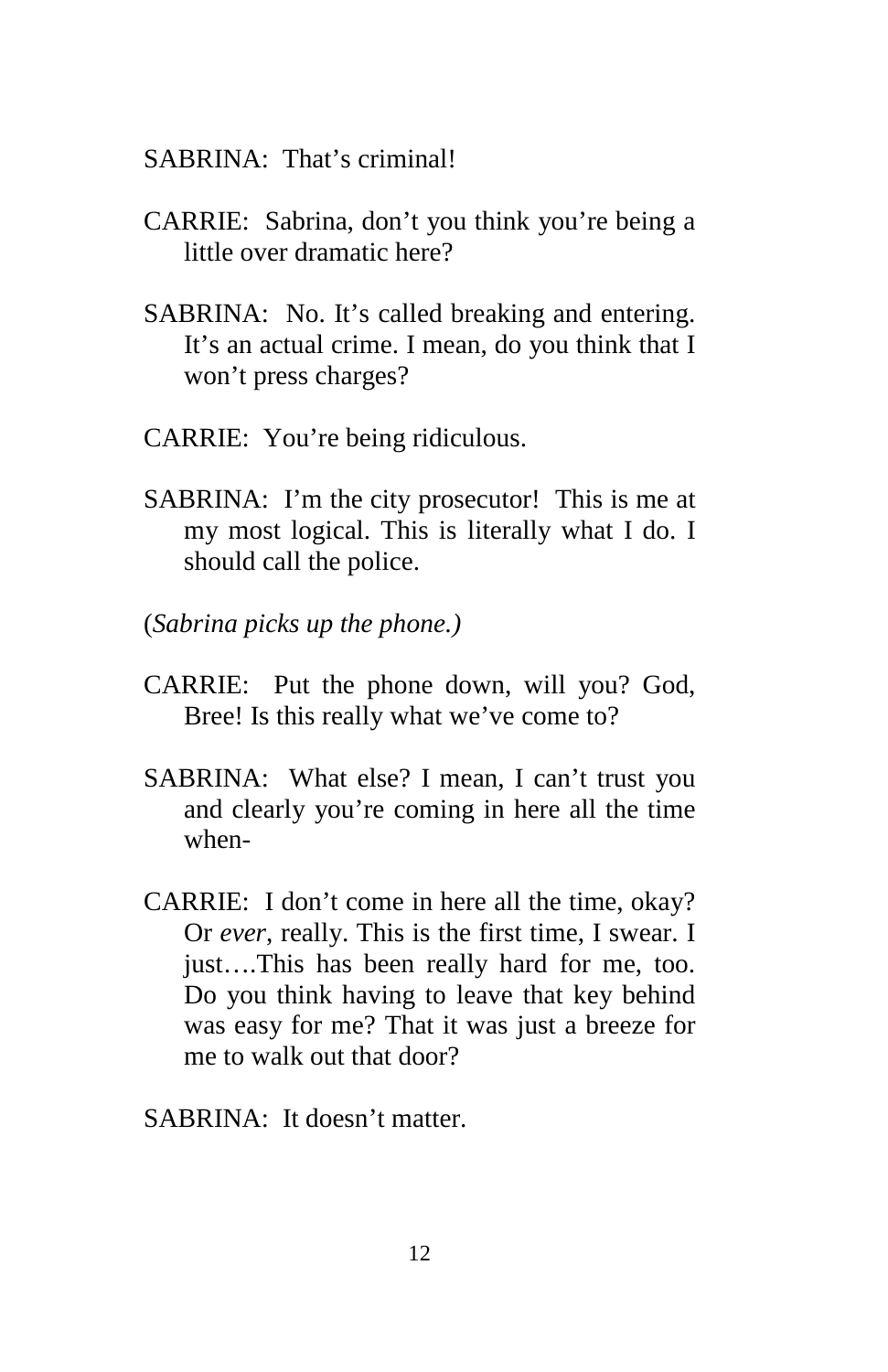- CARRIE: Well, it wasn't, okay? It wasn't easy for me at all. When I found that spare, I thought it just made sense to hold on to it…just in case.
- SABRINA: Just in case of what?
- CARRIE: Just in case. Period… I don't know. In case…it wasn't really over.
- SABRINA: *(Laughing.)* Oh my God. I don't believe this.
- CARRIE: What? That this was hard for *me* too?
- SABRINA: You left, Carrie. Why wouldn't it really be over?
- CARRIE: Because-
- SABRINA: I needed *you* and you left!
- CARRIE: And I *needed* to go!
- SABRINA: Then you should have left all of your keys. Even the spare! God! I thought you were a…I could have hit you with this bat just now!
- CARRIE: Yes, I know. You came pretty damn close as it was.
- SABRINA: Well, I played for six years on my old firm's softball league. I'm good with a bat.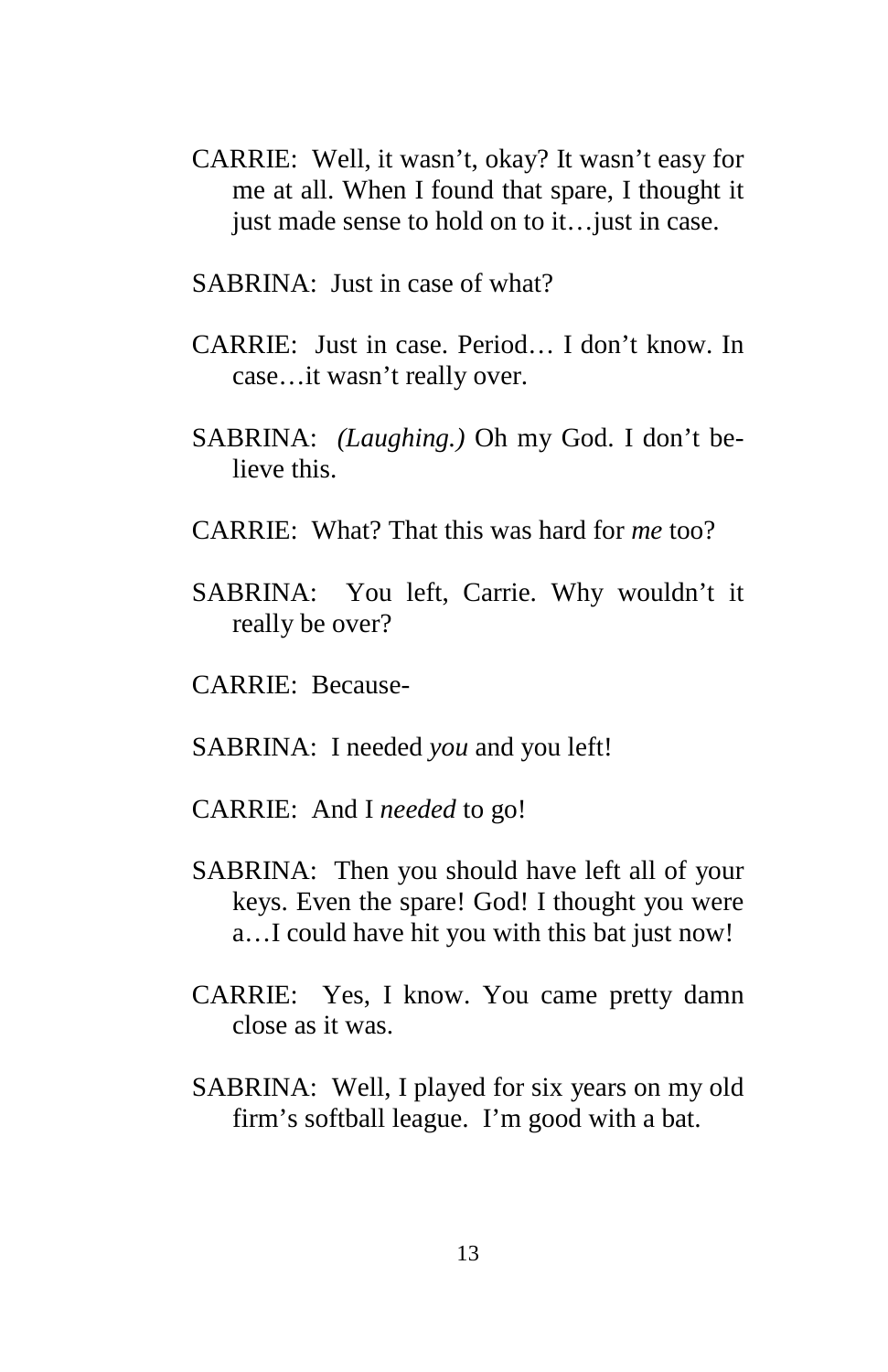- CARRIE: You don't have to tell me twice. So just put that thing down, okay? I mean, why are you even walking around with it?
- SABRINA: For protection. I live on my own now, remember?
- CARRIE: So?
- SABRINA: So you were the Ellen of this relationship, darling. I am the Portia.
- CARRIE: Excuse me? What does that even mean?
- SABRINA: I am just saying I'm a wee bit more… dainty than you. Criminals see you – they take off running. Scared out of their ever-loving minds. Criminals see me and they think, "Holy hell – this bitch is a pushover."
- CARRIE: What? Are you saying I'm more butch than you are?
- SABRINA: Well really, I was just alluding to it. But apparently, you need me to spell it all out for you. Guess they never covered deductive reasoning at The Paul Mitchell School of Cosmetology, huh?
- CARRIE: Wow. That was low. Even for you.
- SABRINA: Even for me? Oh, I'm sorry. Once I realized it was you and *didn't* hit you with the bat, I sort of felt like I was taking the high road.